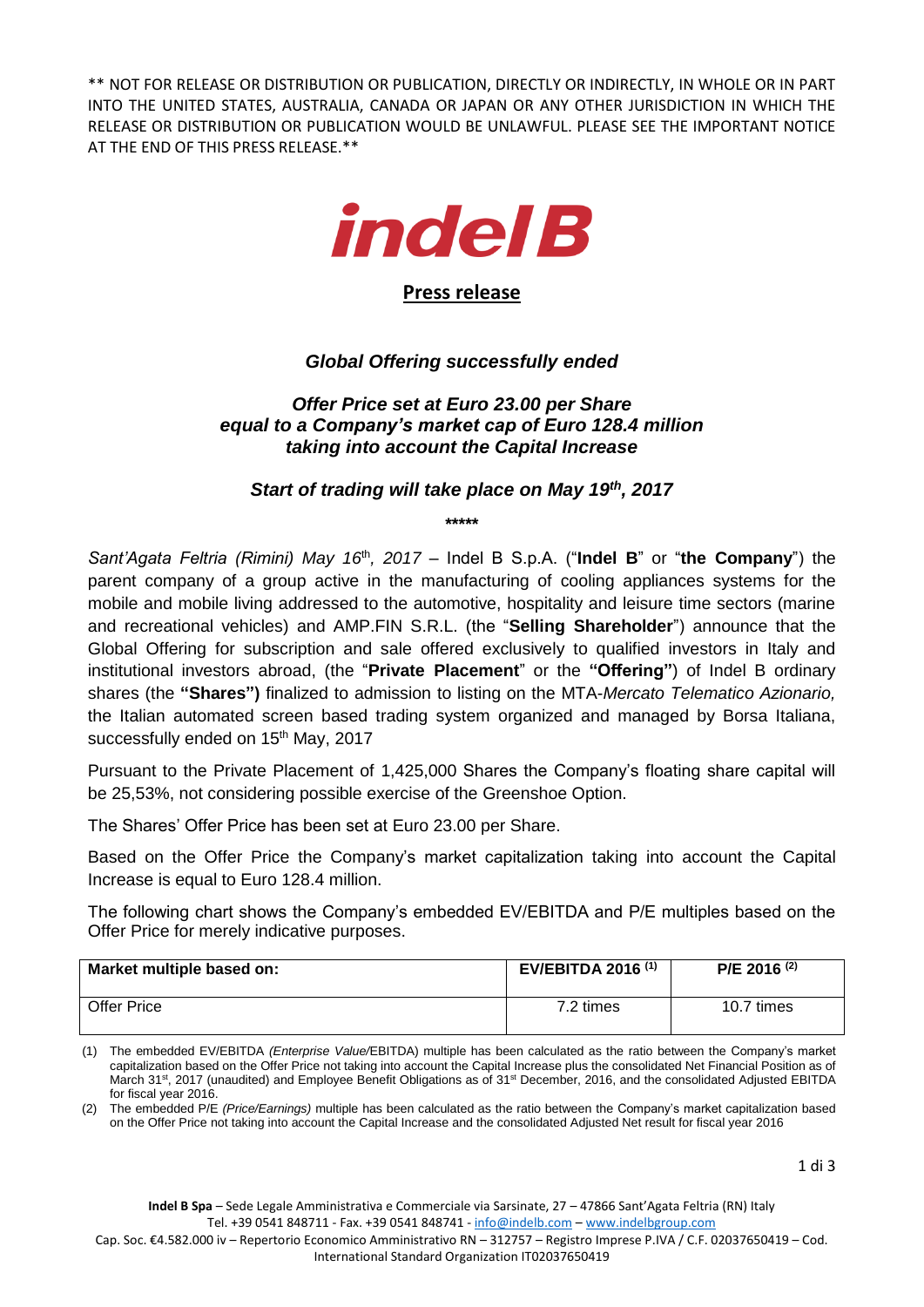The proceeds from the Offering based on the Offer Price net of the fees due to the Banks and not considering the possible exercise of the Greenshoe Option are equal to Euro 31.3 million of which Euro 22.0 million deriving from the subscription of the Shares issued pursuant to the Capital Increase and Euro 9.3 million from the sale of the Shares by the Selling Shareholder.

In the context of the Private Placement the Global Coordinator has borrowed from the Selling Shareholder 175,000 Shares for the purpose of an Over Allotment.

The Start of trading of the Shares on the MTA-*Mercato Telematico Azionario,* the Italian automated screen based trading system organized and managed by Borsa Italiana is scheduled on  $19<sup>th</sup>$  May, subject to verifying of the relevant capitalization and liquidity requirements by Borsa Italiana

The Global Coordinator and Joint Bookrunner of the Offering is Banca IMI S.p.A. (Intesa Sanpaolo Group), which is also acting as Sponsor. Banca Akros S.p.A. is the Joint Bookrunner of the Offering, whereas Emintad Italy S.r.l. is acting as Financial Advisor to the Company.

The Company has appointed Studio Grimaldi as its legal advisors, whereas Studio RCC is acting as legal advisor to the Global Coordinator, Joint Bookrunners and Sponsor. PricewaterhouseCoopers S.p.A. are Indel B's independent auditors. Studio Marchionni & Partners acted as Indel B Group's tax advisors.

**\* \* \***

## *Disclaimer*

*These materials may not be published, distributed or transmitted in the United States, Canada, Australia or Japan. These materials do not constitute an offer of securities for sale or a solicitation of an offer to purchase securities (the "Shares") of Indel B S.p.A. (the "Company") in the United States, Italy or any other jurisdiction. The Shares of the Company may not be offered or sold in the United States absent registration or an exemption from registration under the U.S. Securities Act of 1933, as amended (the "Securities Act"). The Shares of the Company have not been, and will not be, registered under the Securities Act.*

*Questo materiale non può essere pubblicato, distribuito o trasmesso negli Stati Uniti, Canada, Australia o Giappone. Questo materiale non costituisce un'offerta di vendita di titoli o la sollecitazione di un'offerta di acquisto di titoli (le "Azioni") di Indel B S.p.A. (la "Società") negli Stati Uniti, in Italia o in qualsiasi altra giurisdizione. Le Azioni della Società non possono essere offerte o vendute negli Stati Uniti senza registrazione o una esenzione dall'obbligo di registrazione ai sensi dello* U.S. Securities Act *del 1933, come modificato (il* "Securities Act"). *Le Azioni della Società non sono state e non saranno registrate ai sensi del* Securities Act*.*

**\* \* \***

*Indel B S.p.A., based in Sant'Agata Feltria (Rimini), is controlled by AMP.FIN S.r.l., fully owned by the Berloni family. Indel B S.p.A. is the parent company to a major global group with a 50-year-old history in mobile refrigeration technology for applications in the automotive and leisure time segments and refrigeration for the hospitality market. The Company also manufactures parking air cooling systems for industrial vehicles and other cooling appliances, primarily wine cellars and small refrigerators for storing milk. In 2016 the Indel B Group reported revenues of approximately 90 million euros, with an average compound annual growth rate of 15% in the past three years (2014-2016) and constantly increasing net profit over the same period. In 2016 net profit reached 10.7% of total revenues. Revenues from sales of the Group's products are approximately 26% attributable to Italy, 57% to Europe and 17% to the rest of the world. The Group has over 300 employees, in addition to industrial and commercial alliances and JVs with partners in China, Italy and the United States.*